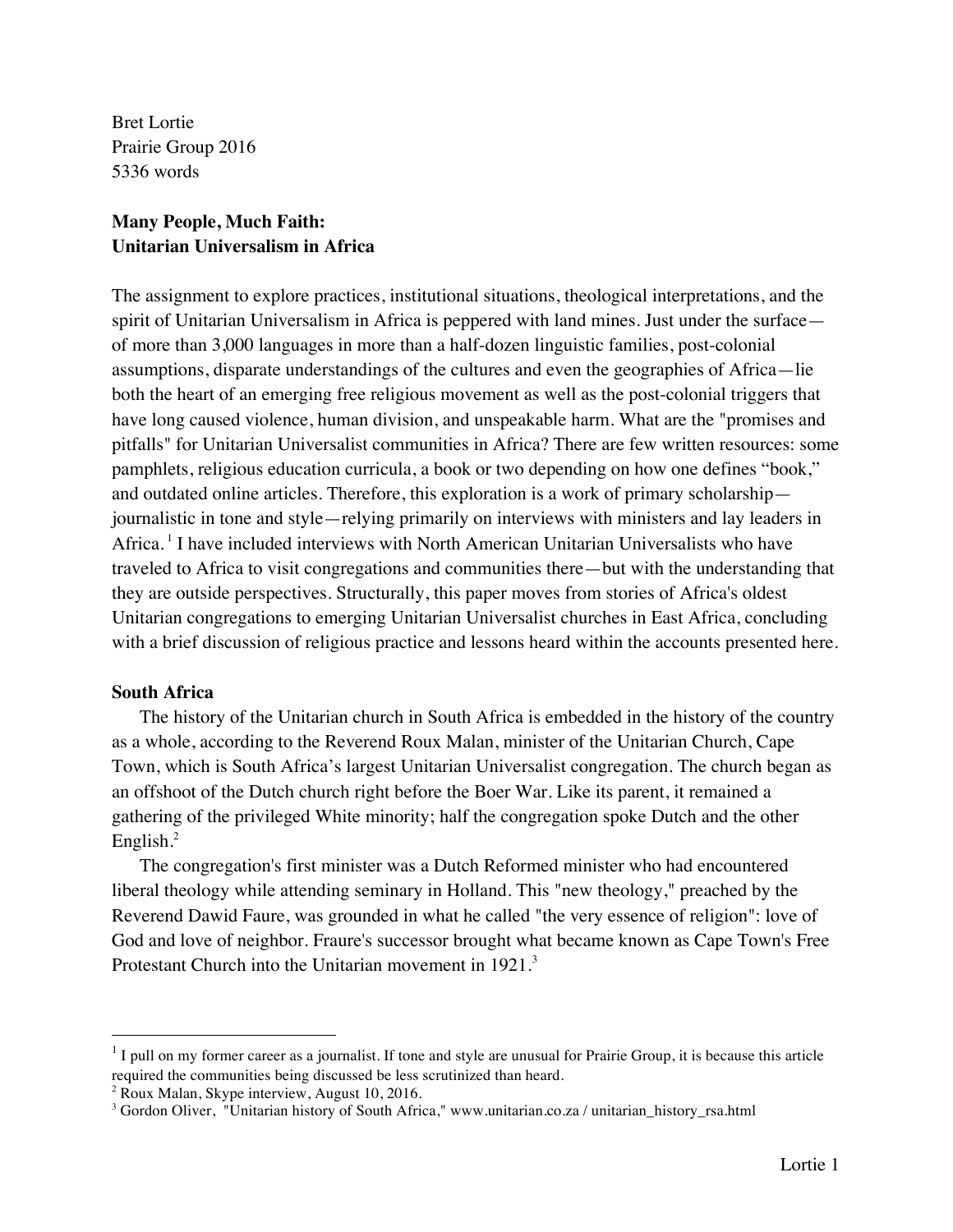The Unitarian Church, Cape Town, is the only congregation in South Africa that meets weekly, calls itself a church, has a constitution, and, according to Malan, operates like a church. Malan is one of only two ordained ministers in South Africa, the other being the Reverend Gordon Oliver, minister emeritus of the Cape Town congregation, who also supports congregations in Somerset, which meets in a home about 40 kilometers outside of Capetown; Johannesburg, which has been meeting monthly since the 1950s; and Durban, which meets twice a month.

"In other parts of Africa, churches may be more influenced by Pentecostal practices," Malan said, but the Cape Town congregation is not distinctively Christian. The congregation from its beginnings was influenced by the minister's reading of Theodore Parker and eastern religion. Worship in the main Cape Town congregation looks much as it does in the United States and Great Britain. "We even use *Singing the Living Tradition,"* Malan says, "and before that, the British Unitarian hymnbook."<sup>4</sup>

Many of the congregation's rituals come from North American worship practice, including flower, fire, and water celebrations related to the equinoxes. Malan believes strongly in exploring the six sources and seven principles, and helping people root themselves deeply in a values system common in North American Unitarian Universalism. Nevertheless, the Cape Town church has historically been influenced by Afrikaans culture, so Malan has tried to incorporate more African culture in worship through readings and music. He explains:

When I took over, it was mainly White people and those on the older side, and they prided themselves on being liberal intellectuals. Even when the church was started the minister delivered lectures in liberal theology. When I came into the church, I felt a church in Africa should have an African feel to it. We've made progress with our music style. We're a little less churchy.

He describes the congregation is Cape Town as stable. "We haven't managed to grow in numbers," he comments, "but we have grown in vitality." Two members from the Congo region recently joined and have helped the congregation incorporate indigenous African theology, and Malan encourages members to "re-appropriate their own African roots." Malan's eight years with the congregation have been marked by more ethnic diversity and women in leadership, along with the inclusion of earth-centered and feminist theologies. Recurrent humanist/theist struggles within the congregation will be recognizable to North American Unitarians: members haggle over objections to organ music and the word "church" in the name of the church, for example.

Part of the congregation's social justice interest, and certainly Malan's, is in attending to the larger African refugee situation. The congregation finds itself responding to the needs of refugees not only from political but also environmental crises. "Global warming isn't *coming* to Africa," he said, "it is here already—and we need to engage in a more African theology as these refugees come to us. "<sup>5</sup>

<sup>&</sup>lt;sup>4</sup> Malan, Ibid.

<sup>5</sup> Malan, Ibid.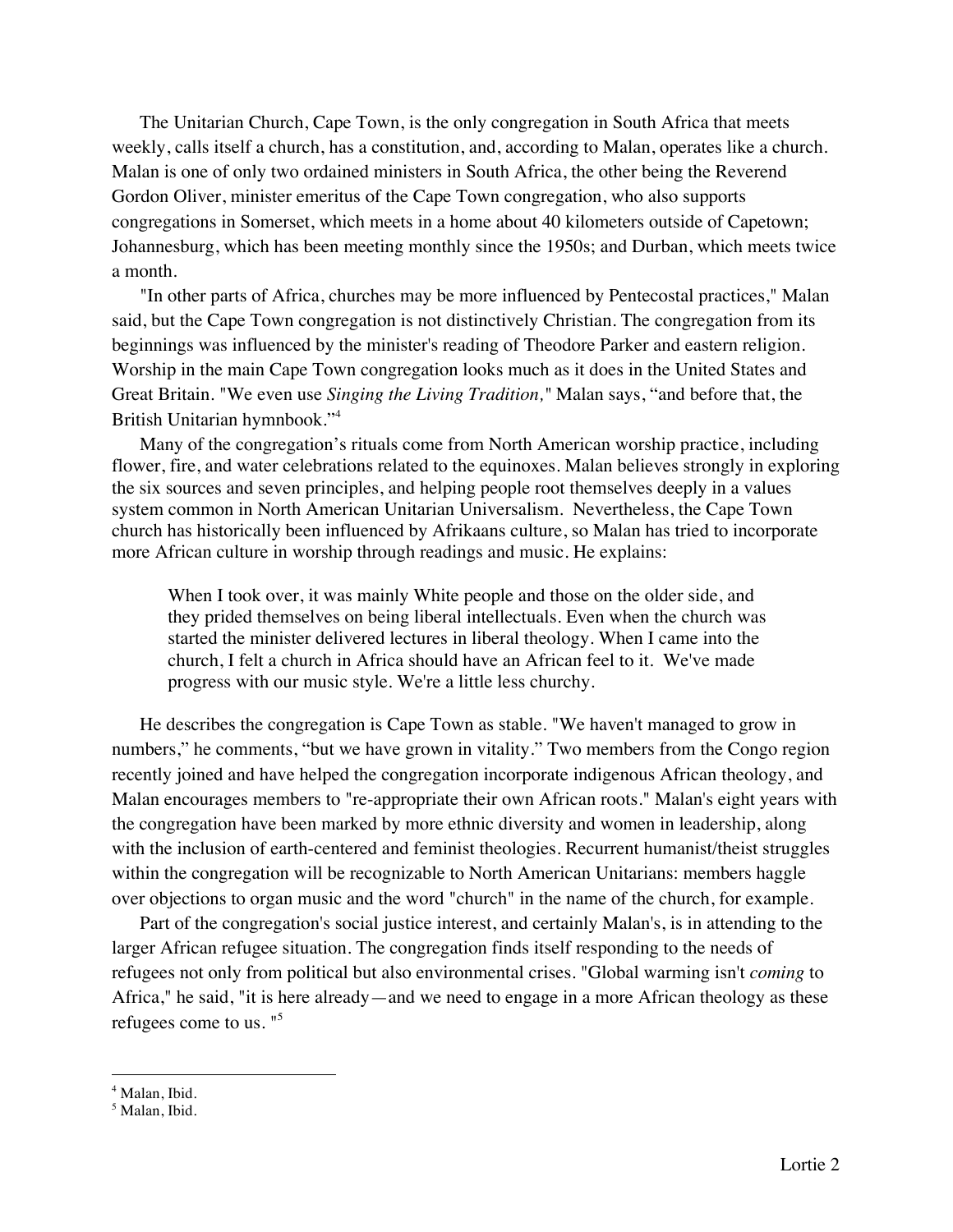#### **Nigeria**

Unitarianism was established in Nigeria in 1918 as the Unitarian Brotherhood Church. It grew quickly because of its embrace of the local culture: services in Yoruba included hymns composed by worshipers to the accompaniment of African drums. When orthodox Methodist churches in Lagos observed they were losing members to the Brotherhood Church, they began to persecute the Unitarians. However, emboldened in their struggle for a freer faith, the group built its own church building and school in 1936 with the support of influential Laos residents. An additional congregation formed in 1994 and came to be known as the First Unitarian Church of Nigeria.<sup>6</sup>

Olufemi Matimoju is a Unitarian Universalist lay leader, social worker, and third-generation Unitarian from Nigeria. He recently relocated to Chicago due to the economic hardships of his country. Both his father and grandfather served as ministers of the Unitarian Brotherhood Church in Lagos. As we settled into my office one summer afternoon, I heard both his enthusiasm for Unitarian Universalism in Africa and a discouraging account of poverty and lack of opportunity in his country.<sup>7</sup>

Some elements of the Nigerian services would look familiar to North American UUs. The congregation has a call to worship, lights a chalice, sings hymns from their own Yoruban hymnal, and listens to a sermon. Other elements include testimonials for what God has provided during the week and spontaneous thanksgiving for the blessings of faith. Unitarian worship in Nigeria is usually conducted in Yoruba unless there are visitors, for whom the congregation may switch to English (the country's official language) or Edo. Matimoju added that government restrictions on free speech carry into the worship service: "We cannot preach about a lot of things around us, like economics, social issues, embezzlement, or poverty, so we speak in generalizations."

One commonality between the Unitarian church in Lagos and smaller fellowships in the United States is their decline. "Bigger flashier churches are killing our church," Matimoju said. "Unitarian churches in Nigeria are shrinking, youth are moving on, we are almost dead."<sup>8</sup> Like other Nigerian congregations large and small, however, the Unitarian Brotherhood Church in Lagos has a distinctively Christian flavor and a close relationship to the Bible, which is referenced extensively. "I believe in the Bible," Matimoju said. "There are many contradictions, but I am not willing to throw it all out. There is so much there to learn and interpret."

Matimoju's relationship to Jesus as Lord is important to him on a personal level, and he describes his belief as theologically unitarian: The word "Lord" in the Christian scriptures does not necessarily mean God, he suggests. There is only one God, he asserts, and God designated a Lord to save humanity. "Even Jesus said there is only one holy one," Matimoju said, "and we are all sinners."9 This relationship to sin is a departure from North American Unitarian Universalist

 <sup>6</sup> International Council of Unitarian Universalists (ICUU), Richard Ford, principal author, "UUs in Kenya," Planning workshop report, May 24-27, 2012.<br><sup>7</sup> Olufemi Matimoju, interview, Evanston, Illinois, August 8, 2016.

<sup>8</sup> Matimoju, Ibid.

<sup>&</sup>lt;sup>9</sup> Ibid.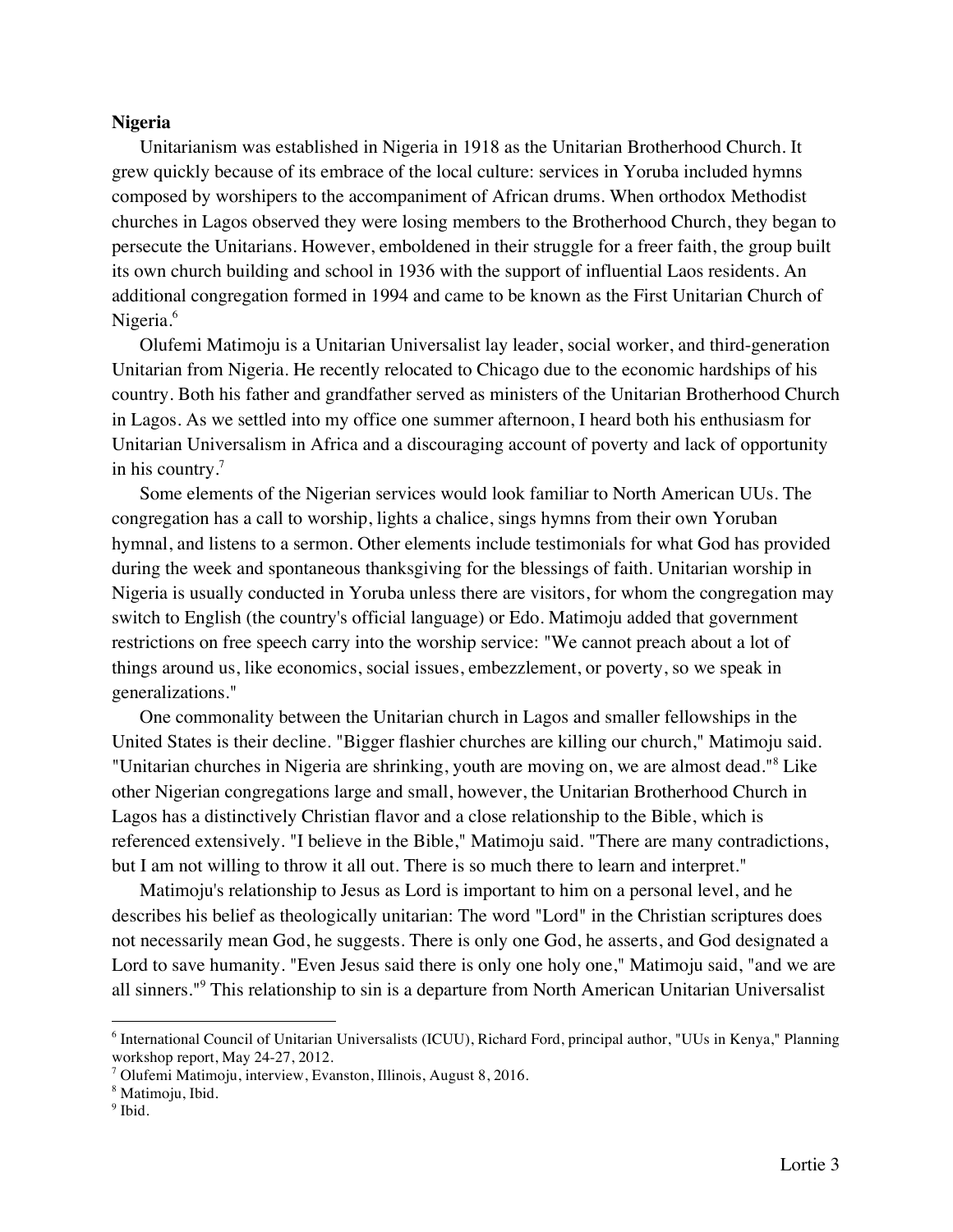practice, and informs how the Lagos community approaches gay, lesbian, transgender and queer identities—which they do not affirm as a whole. While such views are uncharacteristic of North American Unitarian Universalism, they came up several times in my interviews and shed light onto the socio-political environment in Lagos; the limits to liberalism in Nigeria, where homosexual acts can result in life imprisonment; and local culture.

In a departure from North American Unitarian Universalist values, Matimoju told me he believes homosexuality will be judged by God on the Day of Judgment, which he believes is coming. However, he adds he cannot judge gay men and women, stressing three points: only God can judge; we are all sinners in our own ways; our role is only to welcome and love. "If someone is gay, I may think it is a sin—but I cannot judge. Only God can judge." Matimoju went on to note that millions in his region are being killed in wars, genocide, and famine, and said, "It's those things we should judge. When people are dying by the millions we have bigger issues."

It is a matter of emphasis, he said, reminding me that God's ways are not our ways, and His thoughts are not our thoughts. What matters is how we express God's love for everyone. "Jesus didn't come to the world to preach religion. He came to preach love. This is what God is interested in, and we come to God through Jesus."

Despite these cultural differences, Matimoju assured me that freedom of belief and acceptance remain cornerstones of his congregation's faith: "Unitarian is all about love, and we welcome all ... Muslims, traditionalists ... as long as you are a human we love without boundaries." <sup>10</sup>

## **Kenya**

The Unitarian Universalist congregation in Kenya was founded about ten years ago when two separate groups stumbled on Unitarian Universalism on the internet while searching for information on liberal religion. The two were not aware of each other and contacted the Unitarian Universalist Association (UUA) and International Council of Unitarian Universalists (ICUU) independently.<sup>11</sup> Once they learned of each other, the groups merged under the umbrella of what is now the Kenya Unitarian Universalist Council (KUUC), within which there are six congregations. <sup>12</sup> The primary congregation is in Nairobi, with a membership of approximately  $35.13$ 

Ben Macharia, chair of the KUUC, discovered Unitarian Universalism while looking for a way of living into a faith that was more tolerant and accepting of ethnicity and difference. Since then, he and his congregations have interacted globally with the UUA, ICUU, and the Unitarian

 $10$  Ibid.

<sup>&</sup>lt;sup>11</sup> Kevin Abuga Ragira, "Our Unitarian Universalist History in Kenya," sermon delivered at the Ruai/Tasia Unitarian Universalist Church, http://ruaiuuchurch.org /who-we-are /our-unitarian-universalist-history-in-kenya/

<sup>&</sup>lt;sup>12</sup> The UUPCC reports 10 congregations, in: Nairobi, Kitengela, Ruiru, Eastland, Kayole, GIthunguri, Naro Moru, Mt. Kenya, Manga, and Kisii.

<sup>&</sup>lt;sup>13</sup> Ben Macharia, phone interview, August 12, 2016, and personal correspondence.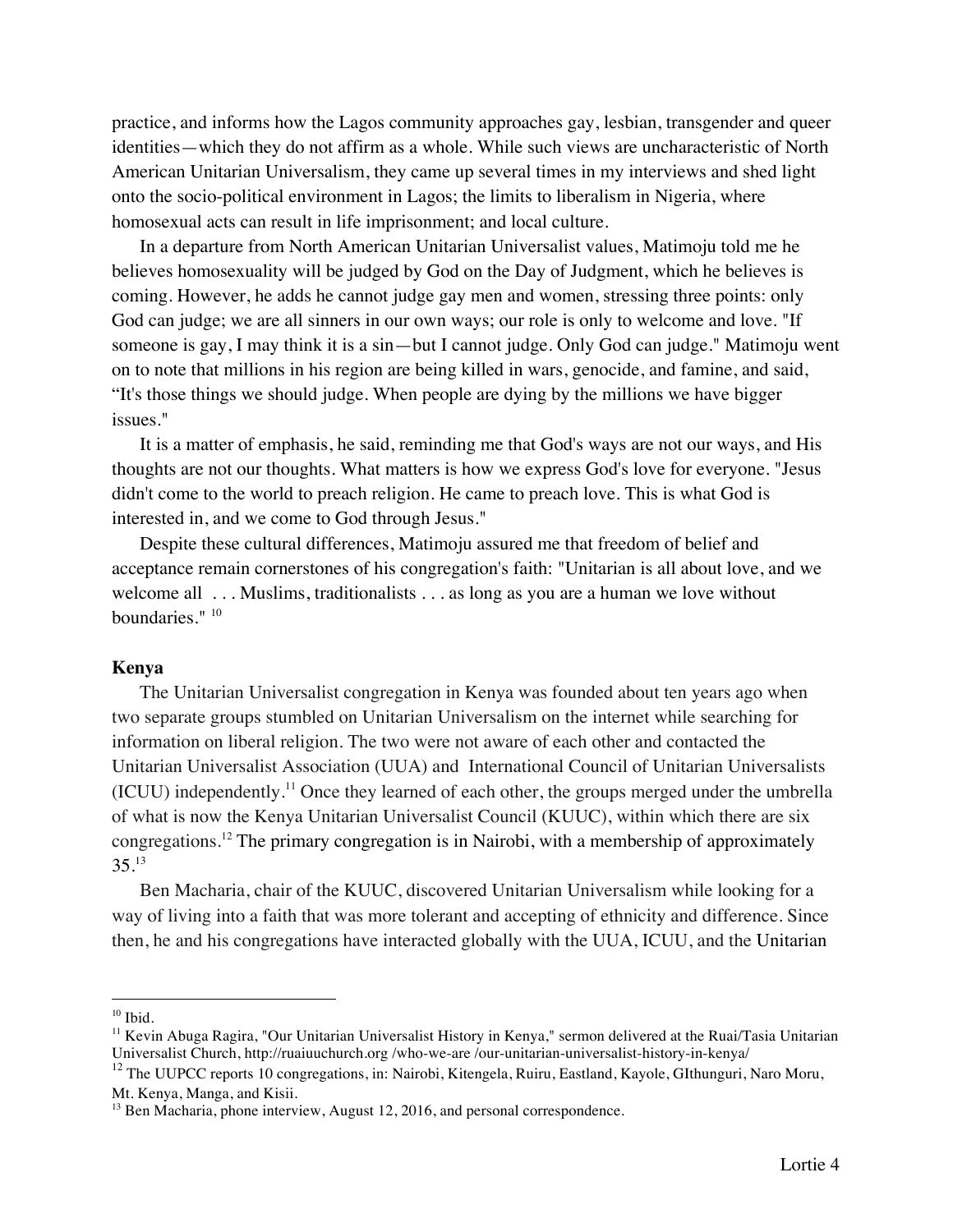Universalist Partner Church Council (UUPCC)—as well as individual congregations from North American and Canada. These have offered capacity-building assistance and mentoring.

Building infrastructure is a challenge faced by Kenyan congregations, which meet in a variety of spaces: under trees, in member's houses, in rented spaces, in cafes and restaurants. "The social economic background of our people is low and there's high expectations of support that the church cannot meet," he said.<sup>14</sup>A more fundamental struggle, however, has been forging an African intellectual and theological identity. "Our cultural beliefs are not in line with some Unitarian Universalist advocacy positions [on issues] such as same sex marriages," he said. On the other hand, he finds inspiration in promoting "the freedom to choose individual beliefs, the lack of dogma in liberal religion, and the refuge offered for people seeking diversity in religion.... Our future hope is to have our own church buildings and create self-sustaining congregations with ordained ministers."

Worship in Kenyan churches is theologically Christian, at times Evangelical, and liturgically African. Says Macharia:

Basically we are all coming from a Christian background, but we are very open to people and their beliefs. My beliefs may be different from someone else. . . . The Son of God is still important for some. To others he may a prophet. What unites us is the openness and non-dogmatic approach to religion. The freedom to choose and to question. Freedom, accepting other faiths, and having respect for them is important to us. $^{15}$ 

Jill McAllister is a program consultant with the ICUU and former president of the organization. When she visited the congregation the service included a blend of rich melodic harmonies and African traditions with drums in traditional Kenyan style.<sup>16</sup> As Kenya has 41 languages, services are conducted by lay leaders in the language of attendees on any given Sunday. Often services feature the local language of Swahili, but when there are guests, the primary language is English, which is then translated locally.<sup>17</sup>

McAllister cautions against the temptation of thinking one might easily understand the theological context of an African congregation in relationship to North American Unitarian Universalism. She notes, for example, that Nigerian Unitarianism came into contact with British Unitarianism decades ago, and it diverged relatively independently on its own from there. The best we can do as Westerners, she says, is observe and listen with open hearts.<sup>18</sup>

#### **Uganda**

The state of the Unitarian Universalist church in Uganda is unclear. Repeated attempts to contact Mark Kiyimba, the minister of the Unitarian Universalist church in Kampala, have gone

 $<sup>14</sup>$  Ibid.</sup>

 $15$  Ibid.

<sup>&</sup>lt;sup>16</sup> Jill McAllister, phone interview, September 9, 2016.

<sup>&</sup>lt;sup>17</sup> Macharia, Ibid.

<sup>&</sup>lt;sup>18</sup> McAllister, Ibid.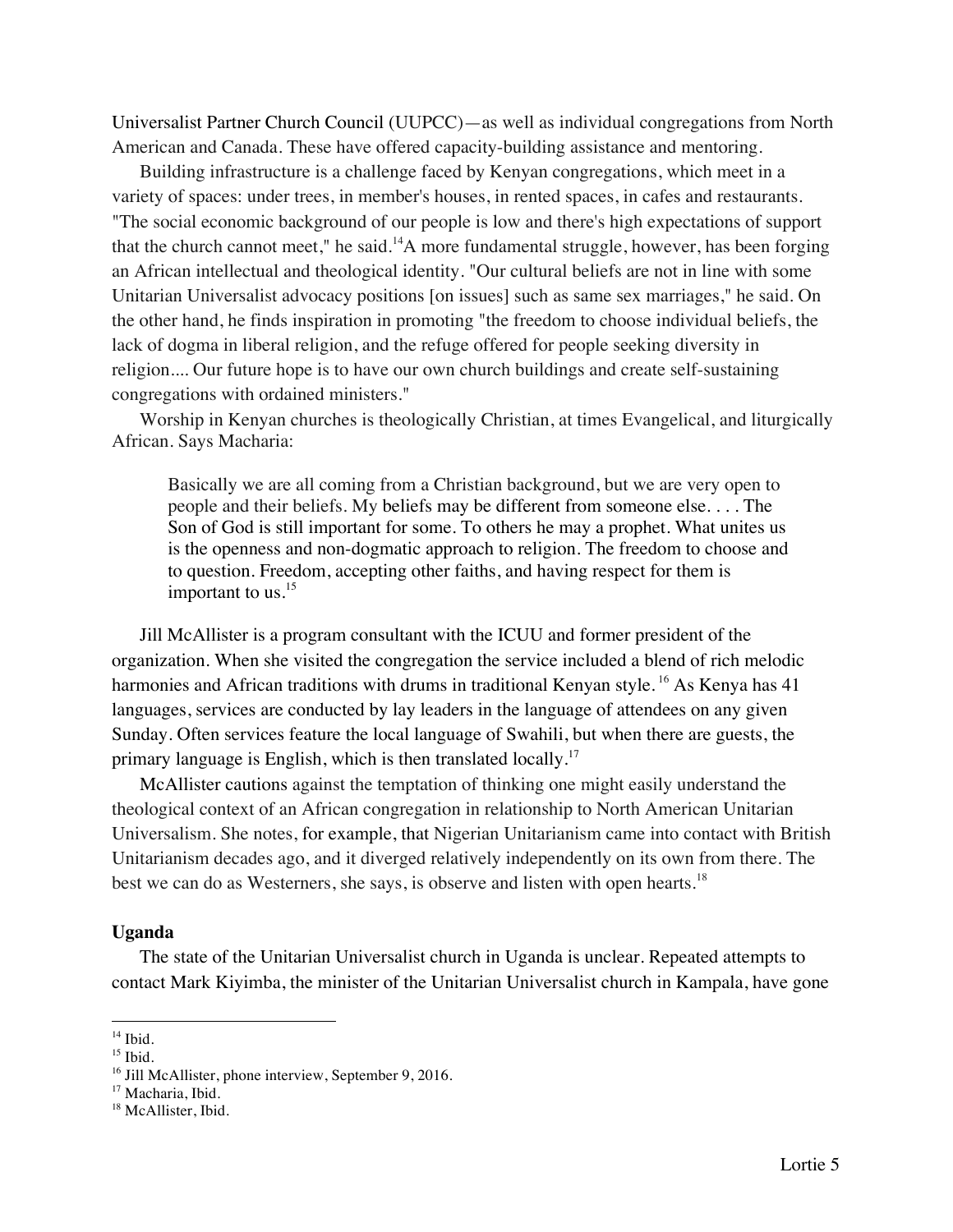unanswered despite an initial exchange of messages. In an interview with *Wilmette Week,*  Kiyimba said his congregation has 200 members. He mentioned that there have been fundraising efforts in the United States to support the Unitarian community there. However, it is unclear how well the congregation is organized or how often it meets.<sup>19</sup>

Unitarian Universalist efforts in Uganda have focused on Kiyimba, an evangelical minister who broke with his former church over his belief in LGBT rights and equal status for women, which ran counter to local culture. Kiyimba had tried to persuade the elders at his former church to give equal status to everyone in his church. Failing that, he says, he searched for a religion "that recognizes the equality of all people." $^{20}$ 

Kiyimba's search brought him to Unitarian Universalism and he began to gather a community in Kampala. Practices there have included a mixture of Kiyimba's theological interests and Unitarian values. Worship is not the center of the community which is focused, instead, outreach, building community, and increasing local opportunities for education. When the Unitarian community in Uganda does meet, it puts heavy emphasis on singing, movement, and prayer. $21$ The community has founded two schools: The New Life Primary School and the New Life Children's Home for children who have lost parents to AIDS or who are HIV positive.

When in 2009 Uganda's parliament introduced legislation that would impose the death penalty on homosexuals testing positive for HIV, and up to three years in jail for anyone who knows a gay person and does not report them to the authorities, Kiyimba and fellow Ugandan Unitarians stood for human rights and gained media attention in the United States.<sup>22</sup>

In 2011, Kiyimba's life was threatened, and he fled to the United States. He continues to work in Uganda and in the United States on human rights issues. <sup>23</sup> Kiyimba said: "In Kenya and Uganda people are so excited to be Unitarian that they start churches, schools, and orphanages on faith that somehow it will all work out. 24

#### **Burundi**

Before he founded the Unitarian Church in Burundi, Fulgence Ndagijimana was a Dominican brother, searching for a religious path that was more meaningful, open, and affirming—and less dogmatic—than the orthodox Catholic faith practiced in his country.<sup>25</sup> He discovered on the

 <sup>19</sup> Jacob Pierce, "Mark Kiyimba: On the Front Lines of the Fight for Gay Rights in Uganda," *Willamette Week,*  October 26, 2010.

<sup>20</sup> Steve Palm-Houser, *Unitarian Universalism Examiner,* online, quoted in "UUism Around the World," a sermon by Rev. Erica Baron delivered at the Unitarian Universalist Congregation of the Catskills, February 2, 2014. <sup>21</sup> McAllister, Ibid.

<sup>22</sup> George Prentice, "Rev. Mark Kiyimba," *Boise Weekly,* November 10, 2010.

<sup>&</sup>lt;sup>23</sup> Erica Baron, " Unitarian Universalism Around the World," sermon delivered at the Unitarian Universalist Congregation of the Catskills, February 2, 2014.

<sup>&</sup>lt;sup>24</sup> Jim Robinson, "Sharing: UU and Uganda," sermon delivered at the Unitarian Universalism Church of Sharon, MA, uupcc.org / Sermons / Sharing-UU-and-Uganda<br><sup>25</sup> Melinda Sayavedra and Marilyn Walker, "Unitarianism in Africa: The Ana Tree," in *The Garden of Unitarian*-

*Universalism,* curriculum published by the International Community of Unitarian Universalists, https://issuu.com /uuainternational /docs /gardenofunitarianuniversalism; and Mark D. Morrison-Reed *Ménage á Trois: The UUA, GAUFCC and IARF and the Birth of the ICUU,* pre-publication manuscript provided by the author.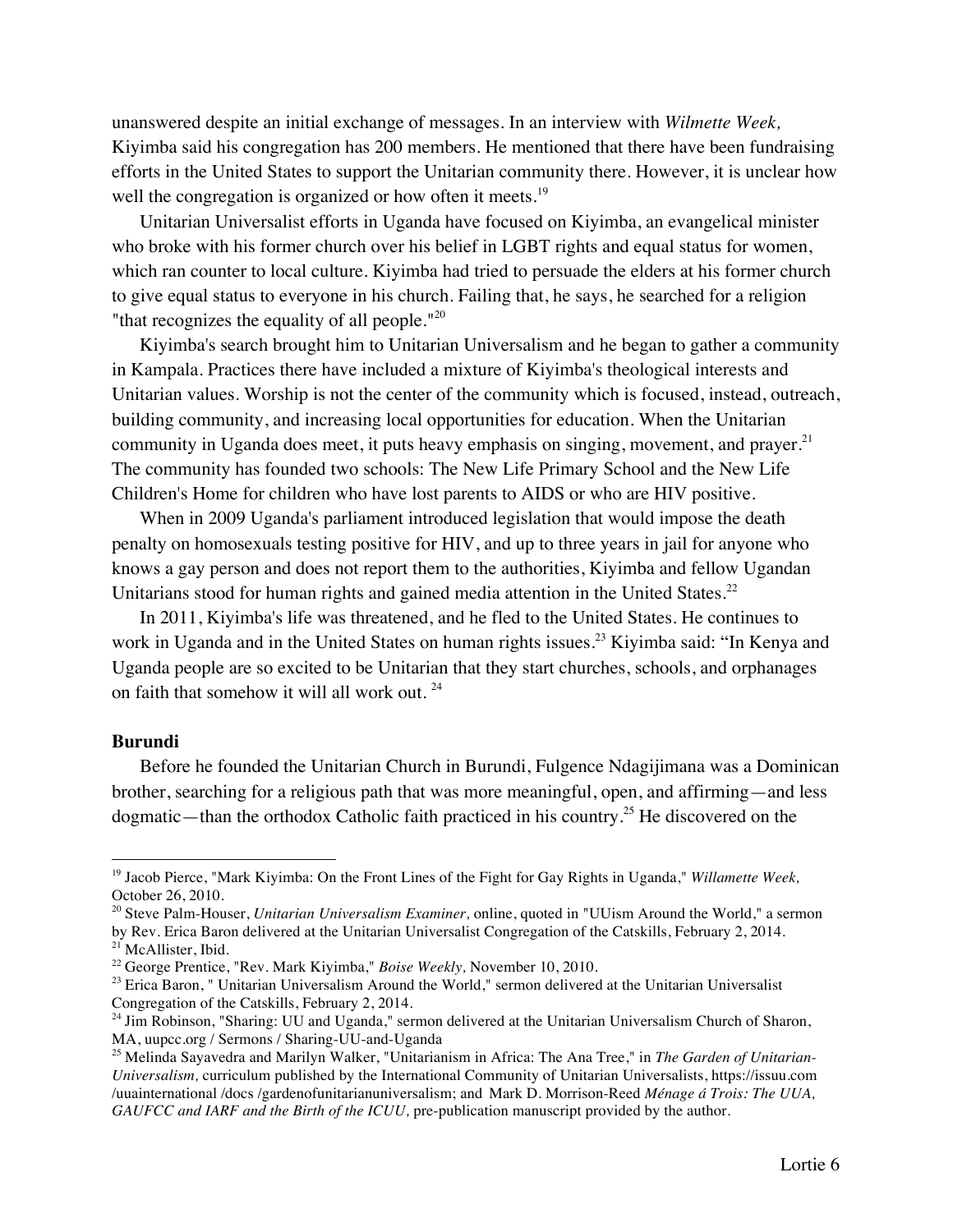internet a fellow Dominican brother in Canada, Ghislain laBonté, who left monastic life to join a Unitarian Universalist church. When the two met, Ndagijimana was struck by his new friend's inquisitive mind. He continued his search, spending hours of research on the internet, "and in the end," he said, "I was not converted; I discovered that I *was* a Unitarian. That was the beginning of Unitarianism in Burundi and my end of Dominican life." 26

One pattern in Eastern and Western Africa is that Unitarian Universalist communities begin as gatherings of family and/or friends and often remain tight groupings of related people. Ndagijimana told me: "I wanted a space for me and for my friends without fear or guilt, and with an open mind and spirit to what we might learn and become." The average age of the congregation is about 30 years of age, and it is filled with youthful energy of young adults who want to connect with each other. $27$ 

According to McAllister, the practice of Unitarian Universalism in Burundi— where indigenous traditions were long ago outlawed by the former colonial government—may be the closest to North American practices. They use and interpret the Bible more than we might, but their worship and practices resemble ours. When she visited, a key interest for the congregation of 60-70 was building a civil society in Burundi.<sup>28</sup>

The Burundi Unitarian Universalist community is religiously liberal and rooted in the Christian tradition, with a high focus on individual and communal spiritual growth. As in most African countries, music plays a big role and is an important form of religious expression. Preaching is a big part of Sunday worship services, with themes taken not only from the Bible but also philosophical and literary subjects.<sup>29</sup>

Being a liberal religionist in Burundi can be dangerous. The Roman Catholic church represents the majority of religious life and has great influence both socially and politically, and the Unitarian community is often accused of bringing to Burundi a foreign, atheist, agenda. In 2015, the government singled out the Unitarian community, the church was attacked with bullets and grenades, and in October of that year Ndagijimana was arrested and held in jail for nine days. He was released after Unitarian Universalists from around the world rallied, and he escaped to live in Canada as a refugee.<sup>30</sup> Throughout it all, the congregation has never missed a Sunday worship, and Ndagijimana says he has been inspired by the spirit of resilience, mission, and courage of those who remain in Bujumbura.<sup>31</sup>

On October 10, 2016, Ndagijimana posted on Facebook he had preached his first sermon as the Intern Minister at the Unitarian Congregation of Saskatoon, where he now lives. $32$ 

## **Rwanda**

 <sup>26</sup> Fulgence Ndagijimana, personal correspondence, September 2016.

 $27$  Ibid.

<sup>&</sup>lt;sup>28</sup> McAllister, Ibid.

<sup>29</sup> Ndagijimana, Ibid.

<sup>&</sup>lt;sup>30</sup> McAllister, Ibid.

<sup>&</sup>lt;sup>31</sup> Ndagijimana, Ibid.

<sup>32</sup> https://www.facebook.com/fulgence.ndagijimana.7?hc\_ref=SEARCH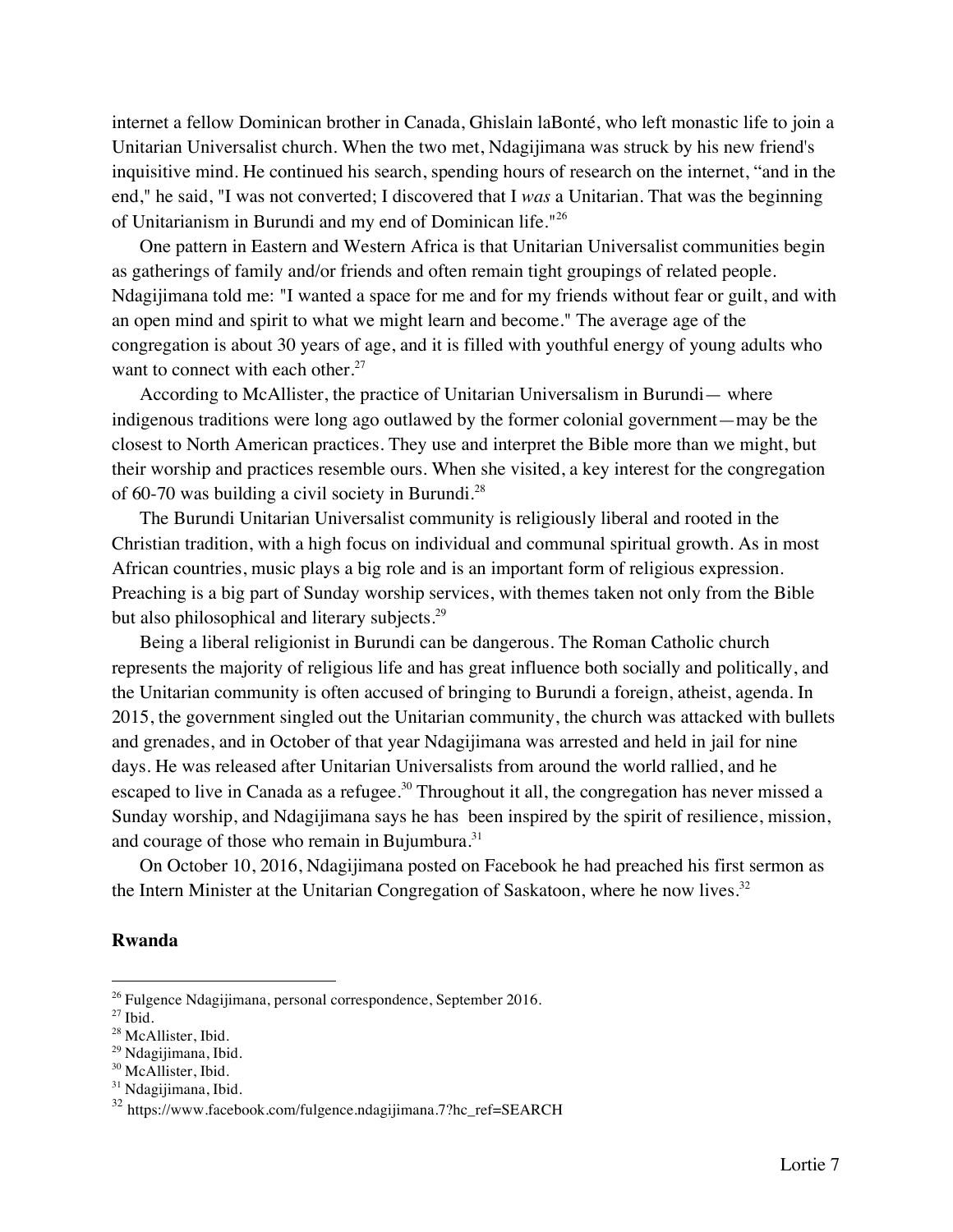The Unitarian church in Rwanda opened in 2010 after Clement Uwayisaba met Ndagijimana in Burundi. Uwayisaba said he was also a Dominican, and that "Ndagijimana told me about Unitarian beliefs and principles and we began to discuss them." Uwayisaba shared his thoughts with friends, most of whom were university students who were interested in the free and responsible search for truth and meaning in the context of what they believe. "We decided to be ourselves and not to follow those religious leaders who tell us what to believe or not," he said, "and what to do or not." The first gathering in Rwanda began with that group of friends, and by 2013 the group had grown to 32 members, mostly young adults. They wrote a charter and chose a name for themselves, Congregation Unitarienne du Rwanda. The church today has legal standing with the Rwandan government.<sup>33</sup>

Services at Congregation Unitarienne du Rwanda are a blending of "the spirit of liberal Christianity and humanism," Uwayisaba explained. Conducted mostly in French and attended mostly by students, services may have a more intellectual slant than other congregations in Africa. Nevertheless, the congregation faces challenges similar to other African churches. It has yet to find a permanent meeting space for worship, and currently the group finds a different place for each meeting, which is not always weekly. Uwayisaba said that the lack of a physical location has been a barrier to growth, both spiritually and physically. But he also noted that "most of our fellows members are still students, which means they are not always there and we can't meet regularly." Another challenge is that of theological training for congregational leaders. As his church's minister, he said he would like to have more theological and pastoral care training. However, the "promise of changing lives and their society through dialogue, thought, seeking and truth-making," keeps him going.

# **Congo-Brazzaville**

The congregation in Congo-Brazzaville began, as have other congregations in Africa, when a group of people interested in liberal religion were introduced to Unitarian Universalism by a visiting minister. In 2005, the Rev. Gordon Oliver visited a group of twenty interested persons in Congo-Brazzaville, and together they formed the Association Unitarianne Francophone Africaine (AUFA). After an initial showing at an ICUU conference, however, the group lost touch with its new international and African partners. In 2013, South African journalist Gur Milandou Mouanga, who had received lay ministry training in England, was invited to look into reviving the movement in Congo. As of 2015, a small group of former Boy Scouts have been meeting—timidly, due to the political climate of the region—in Brazzaville and Pointe Noire. Mouanga says:

Like in other emerging groups, the Congo-Brazzaville people need a place for worship. It's enormously expensive to hire a room in a hotel or other public place, and all of these people live in tiny crowded homes, which excludes the possibility of a home as an option. In addition, there is an important need for education in Unitarian Universalism and

<sup>&</sup>lt;sup>33</sup> Clement Uwayisaba, personal correspondence, August 23, 2016.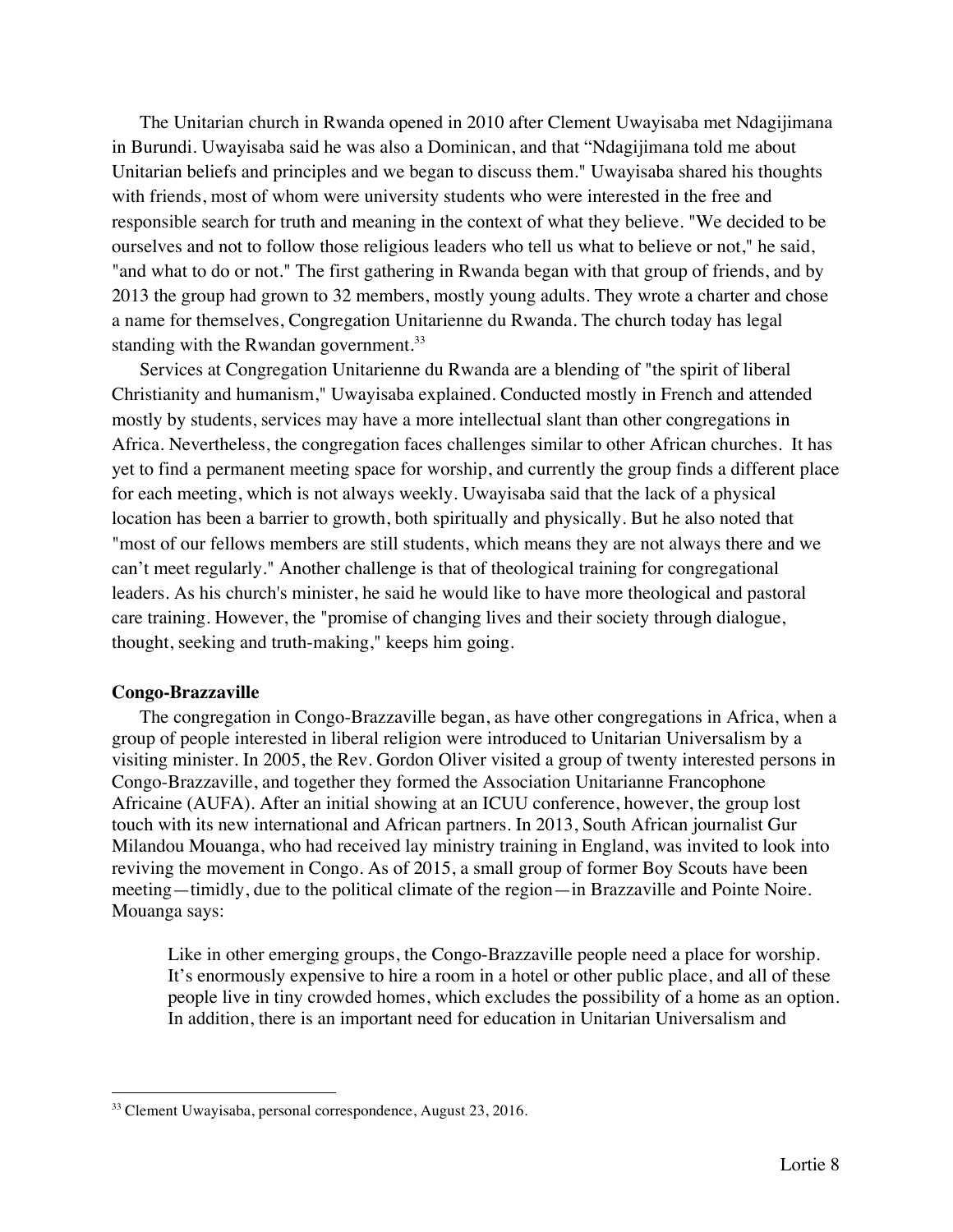training in leadership, and ministry. There are many young adults here who show signs of good leadership ability. Training, materials and information are needed*.* 34

### **Observations on Worship, Practice, and the Formation of Community**

I asked each of the pastors I interviewed about worship practices, but I didn't get a full picture until I realized a few things. First, we often had little common reference. African ministers and worship leaders might have limited experience in North American churches, and I had no experience in theirs. We had a limited basis for comparison and contrast. Second, I realized that comparing and contrasting was not of interest to my interviewees. Third, while North American Unitarian Universalists often fashion a sacred cow from the liturgical elements of their services, many African UUs deemed liturgical details to be unworthy of comment. As former ICUU President Brian Kiely observed: "Ask the Kenyan Unitarians about their church and they won't talk about worship or membership numbers. Instead they will tell you about their projects: the women's groups, the working cooperatives, the AIDS orphanages, the volunteer-run schools. To be a Unitarian there is to be involved in the community in a faithful way."<sup>35</sup>

The Reverend Eric Cherry, Director of the UUA's International Office, has worshiped in Africa on a number of occasions. He is careful to note that he came to worship with the perspective of an international partner, not a member, so his experience is that of a relative outsider. He noted that almost without exception, scripture is at the center of worship throughout Eastern and Western Africa. <sup>36</sup>

However, he says he has experienced a vast variety of practices, all deeply rooted in the local culture and history of particular congregations. Some worship might look much like it does in the United States or Canada. For example, in Lagos, "there was an Anglican quality to the way worship happened. At times it had a Kings Chapel quality," he said. On the other hand, some worship didn't suggest "obsession with academic rigor, but was reflective of the spirit of the moment." In Bujumbura, for example, worship was deeply participatory, including a homily that was punctuated by testimony from members as to the power of Unitarian Universalism.

The Reverend Bill Sinkford took a rapid, three-week grand tour of African Unitarian Universalist congregations in 2008 with a group of four Unitarian Universalists from the United States. This group worshipped with many congregations and experienced a variety of worship practices and styles. <sup>37</sup> In Lagos the service was delivered in indigenous languages with drumming and a "sermonic presence which was removed from anything recognizable in the European or American tradition," Sinkford said. In Cape Town, the congregation was about 80 percent white, heavily ex-pat, and the service liturgically protestant. "It really matters what tradition they are coming out of," he observed. "Each of these congregations has their own story, and these individual stories drive the experience in each of these countries."

<sup>&</sup>lt;sup>34</sup> Gur Milandou Mousanga, "Pioneering the Unitarian Movement in Africa:

On the Paths of the Founders," paper written for the General Assembly Of Unitarian & Free Christian Churches.  $35$  Brian J. Kiely, "African Unitarianism," sermon delivered at the Unitarian Church of Edmonton, February, 2008.  $36$  Eric Cherry, phone interview, August 23, 2016.

<sup>&</sup>lt;sup>37</sup> Bill Sinkford, phone interview, August 12, 2016.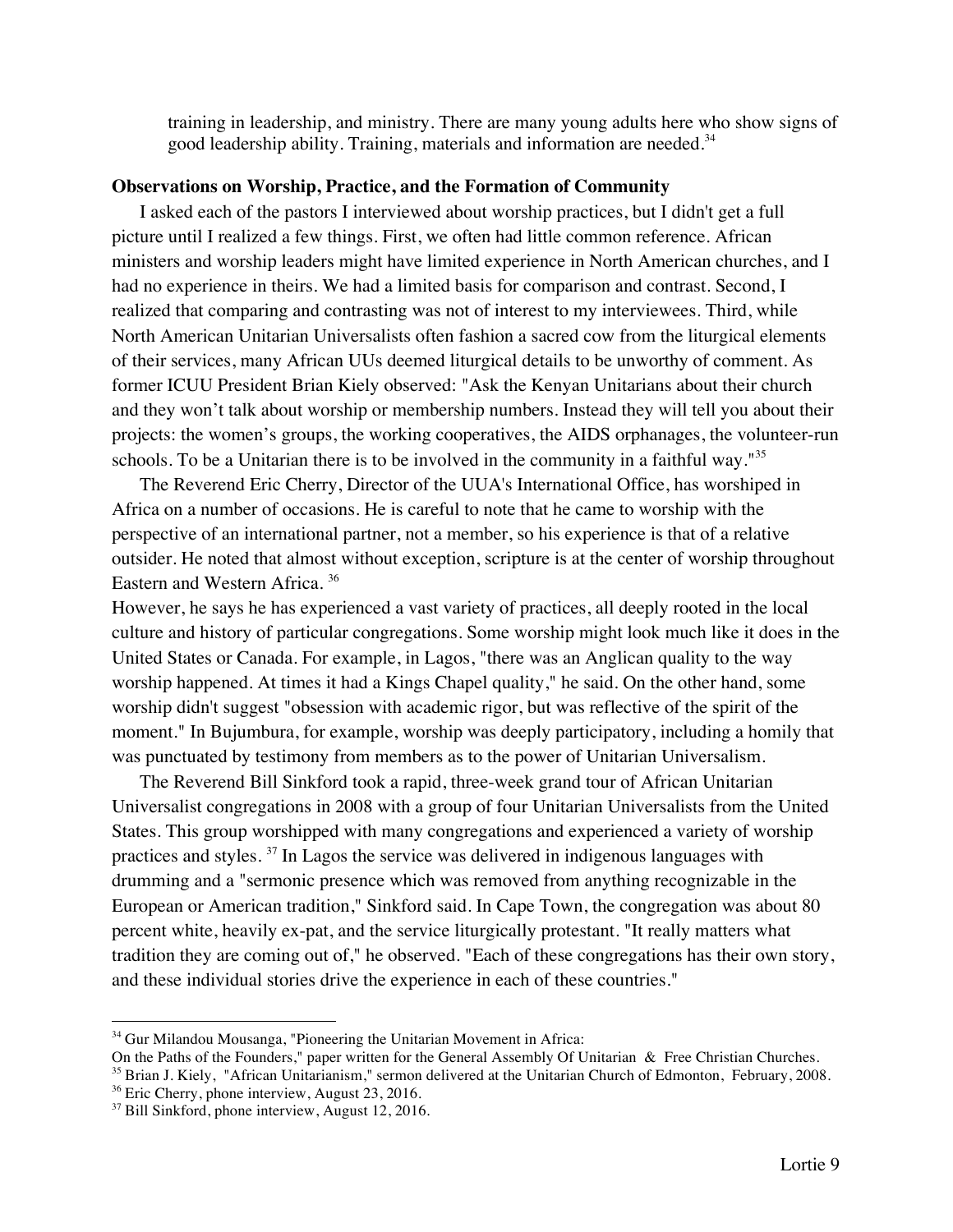Many congregations in Africa, he added, were formed after people from Africa came to the United States, encountered North American Unitarian Universalism, and took back at least some piece of that faith to Africa. Many began and continue as family enterprises. "For example, in Lagos, there may have been 40 or 50 folks present, and I bet at least 10 were members, close or distant, to the original founding family." Many center upon or emphasize one aspect of Unitarian Universalist theology and interest while opposing or ignoring others. For example, they may be very interested in non-Trinitarian theology or ethnic acceptance, but opposed to civil rights for people who are LGBTQ.

A lingering question is how completely North American Unitarian Universalism will accept its African variants, Sinkford noted. The answer is in whether we choose to emphasize our theology or cultural viewpoint. He asks, "Are we going to live into our UU theology and values, or are we going to live into our North American culture?" Indeed. Do privileged, Western Unitarian Universalists get to define who is UU for the whole world? This is a question that comes up when we do border-crossing work as Unitarian Universalism encounters other cultures.<sup>38</sup>

### **What can we know? What can we do?**

McAllister cautions against making grand statements about Unitarian Universalism in Africa or its future, reminding us that Africa is a huge continent and that each country and region is different. "We need to be careful about making statements that say we know anything," she said. "We don't know what partnerships mean in a post-colonial context. We know some facts. We can know what we see." McAllister says that sources of money, contact with outsiders, a spirit of entrepreneurialism–all aspects of our interactions with African UUs—are skewed by the fact that they want to communicate something to North American Unitarian Universalists, but we may not fully understand that communication.<sup>39</sup>

Drawing a parallel to Black Lives Matter, McAllister says it's about listening for a long time before emerging with an inkling of what a relationship might look like, or how we might engage. She told of an experience in Burundi, for example, where she led a group of U.S. UUs. The Americans started blogging the first day about Burndi culture. "I told them to stop," she said. "They had no way to understand what was being said with language, body language, or the cultural context. "There may not be conclusions we can come to. We can only talk to people and convey what they say to us. That's it."<sup>40</sup>

Brian Kiely writes he once thought that the UUA's Seven Principles described the sum total of our religious diversity: spiritual versus humanist, global versus local, rational versus intuitive. He now realizes that the North American context is a limited one; in a global context, our faith has been shaped by forces and contexts far broader than he could have imagined.<sup>41</sup>

<sup>&</sup>lt;sup>38</sup> Sinkford, Ibid.

<sup>&</sup>lt;sup>39</sup> McAllister, Ibid.

 $40$  Ibid.

<sup>41</sup> Brian J. Kiely, "Afterword," in *Belonging: Our Unitarian Identities and the Nature of our Relations,* Jill McAllister, ed., Proceedings of the Third ICUU Theological Symposium, Kerkrade, Netherlands, July 13-17, 2010.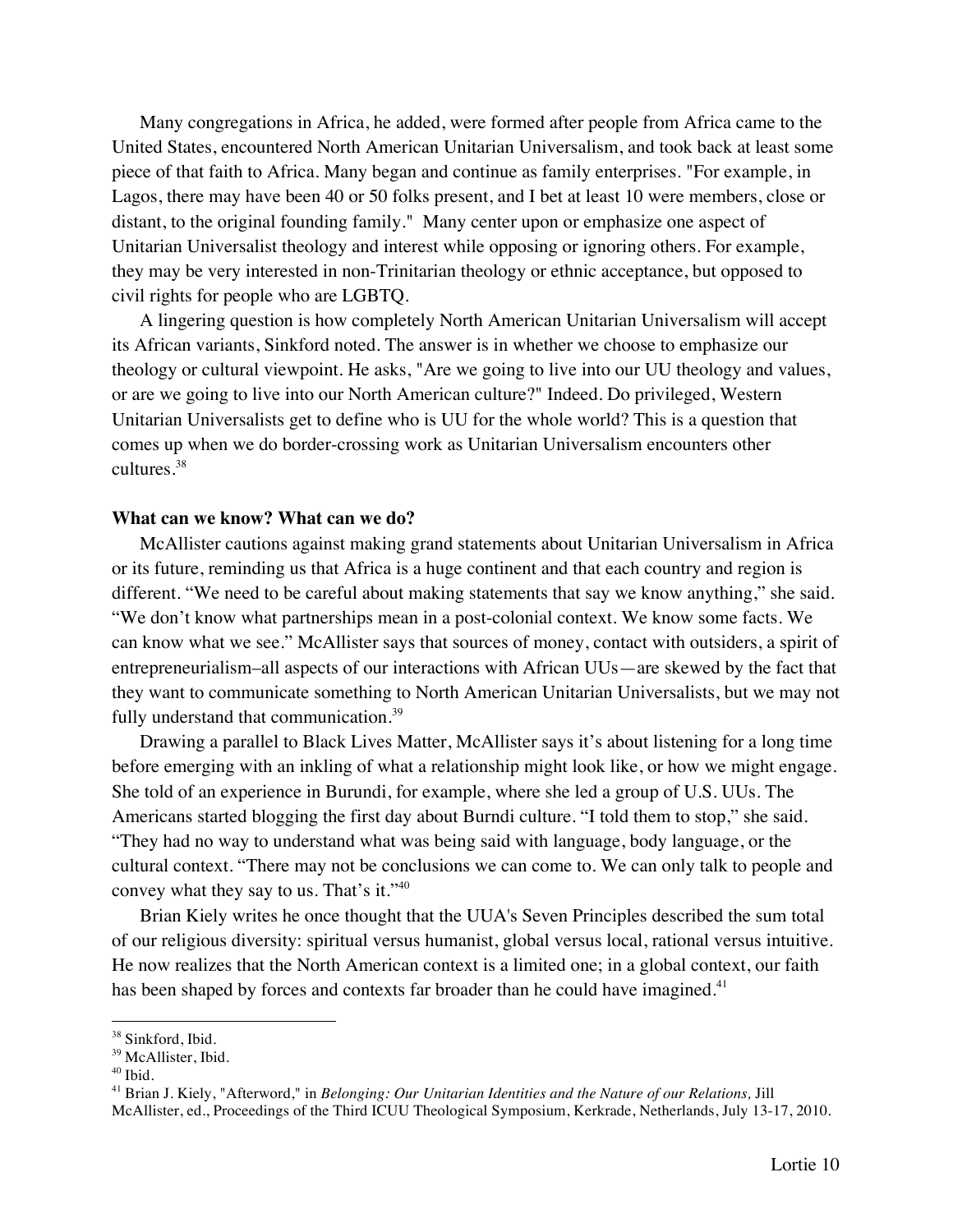These questions are not for North American UUs alone to figure out, debate, or leverage. Ndagijimana observes that while a shared identity is emerging among members of different Unitarian Universalist congregations in Africa, questions about relationships with North American and English congregations—and ways in which African Unitarian Universalist identities are distinct from North American and English Unitarian Universalist expressions of faith—are theirs to ponder. At the center of these questions is the African interpretation of *belonging,* he writes, with interwoven traditional circles of clan, ethnic group, or tribe, as well as modern regional and political identities, cultural expressions, and economic inequalities. Regarding emerging Unitarian Universalist identities in Africa, he asks:

. . . how do we *together* make sure we Africans also have a UU identity and not some sort of Western identity? The best question should be, what do we mean anyway by a UU identity expressed through values that can be shared or passed on to others? Simply put, the UU principles can be the best place to tap: freedom of conscience which we all cherish; the high importance given to individual judgment in matters of faith; the worth and dignity of every person; the concern for justice and compassion in human relations; the web of life and the commitment to democratic principles, are all elements of what could be called the UU identity.<sup>42</sup>

The task of discovering these identities and establishing the foundation and scope of partnership is for Africans to shape. A 2010 program to support East African Unitarian Universalist congregations in becoming agents of community development identified five lessons for moving forward. According to the report, it will require:

- dedication from leaders in local groups;
- a locally sustainable vision, not merely money but a means to help local communities identify, mobilize, and implement their own plans with local resources;
- a strong role for women;
- local talent with visitors willing to listen and respond rather than bestow charity and dispense wisdom; and
- regional opportunities with existing talent, re-kindled motivation, and the potentials for collaboration.43

The Reverend Roger Berchausen, president of the Unitarian Universalist Partner Church Council (UUPCC), also cautions against making the same mistakes we have in our past. Our Western interest fits completely within the legacy of colonialism," he said. "What are we going to do to help, rather than just study? We need to come up with some better partnership models."<sup>44</sup>

 <sup>42</sup> Fulgence Ndagijimana, "African Perspective on Belonging," in *Belonging: Our Unitarian Identities and the Nature of our Relations,* Jill McAllister, ed., Proceedings of the Third ICUU Theological Symposium, Kerkrade,

Netherlands, July 13-17, 2010.<br><sup>43</sup> Richard Ford, Nytha Ntalemwa, Concepta Makasa, Alice Tibazalika, and Doug Henderson, "Two Communities One Goal: Enabling Churches to Become Agents of Community Development in East Africa," May 2010.

<sup>44</sup> Roger Berchausen, phone interview, August 31, 2016.